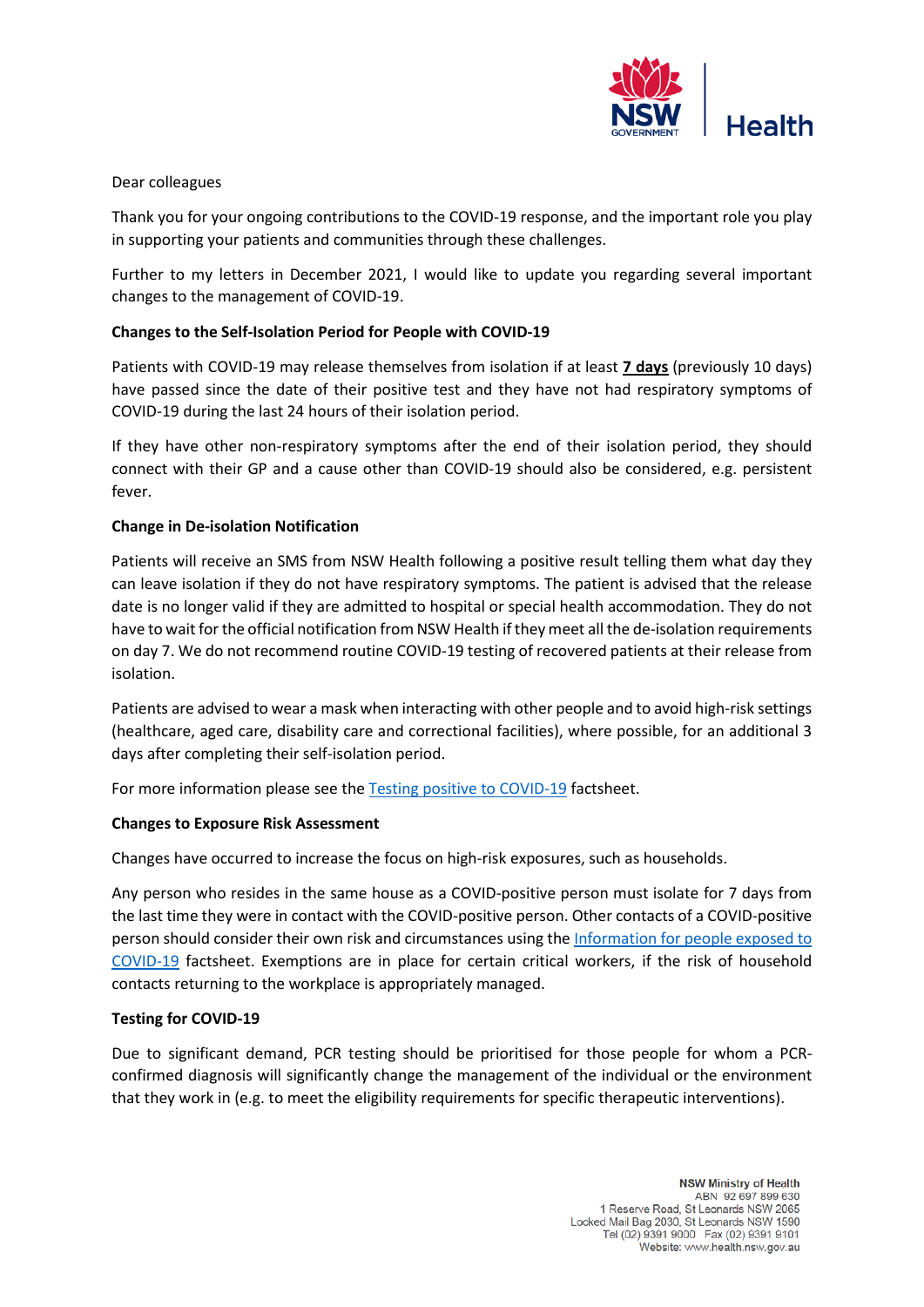PCR testing is not recommended for returned international travellers, for surveillance testing, or for contacts of people with COVID-19. People with symptoms should seek rapid antigen testing in the first instance. If this is not available, they should be advised to have a PCR test.

People who test positive on a rapid antigen test should be managed as confirmed COVID-19 cases in the following circumstances:

- Where they have symptoms consistent with COVID-19
- Where they have had a moderate or high-risk exposure to someone with COVID-19 (regardless of symptoms)
- Where they have travelled internationally within the last 14 days.

People who test positive on a rapid antigen test but are asymptomatic and do not have a moderate or high-risk exposure or recent international travel are advised to have another rapid antigen test 24 hours after their first positive result or a PCR test. They should self-isolate until their second test returns a negative result and respiratory symptoms resolve. If the second test is positive, they should be managed as a positive case.

A GP can request PCR testing where it will assist with managing a patient's clinical care. Where someone may benefit from therapeutic interventions it is important that care is not delayed by lack of access to timely PCR. A positive RAT result is sufficient for consideration of early therapeutic intervention. Please escalate such cases to the NSW Health COVID-19 Care at Home Support Line (number below). This service can assist with access to NSW Health pathways for therapeutic interventions. Please refer to your local HealthPathways for eligibility criteria.

People considered at high risk of severe disease include those who are:

- Pregnant women
- Aboriginal and Torres Strait Islander people (particularly those with underlying health conditions)
- Pacific Islander people
- Unvaccinated (16 years and over)
- Immunosuppressed

# **Service NSW RAT Self-reporting**

Members of the NSW community are now mandated to report their positive rapid antigen test through the Service NSW app or website. This will link them to clinical supports and provide evidence for access to welfare and other support payments. It is important they enter their personal information accurately.

High-risk patients, in particular, presenting to a GP after a positive RAT result should be encouraged to report their results on the Service NSW app or website in order to receive the screening tool and guidance on accessing support. If the GP has concerns that the high-risk patient will not be able to navigate the Service NSW notification system, the GP can escalate the case through the NSW Health COVID-19 Care at Home Support Line.

For more information, please see the [Getting tested for COVID-19](https://www.health.nsw.gov.au/Infectious/factsheets/Pages/get-tested-for-covid-19.aspx) factsheet.

# **Clinical Support for General Practitioners**

The NSW Health COVID-19 Care at Home Support Line (1800 960 933) now includes an Interactive Voice Recording menu option specifically for GPs, allowing calls from GPs to be prioritised for timely access to COVID-19 resources, advice and support. Additionally, the My Emergency Doctor service provides clinical guidance for GPs on management of more complex or high-risk patients with a Fellow of the Australasian College of Emergency Medicine (FACEM) through the NSW Care at Home Support